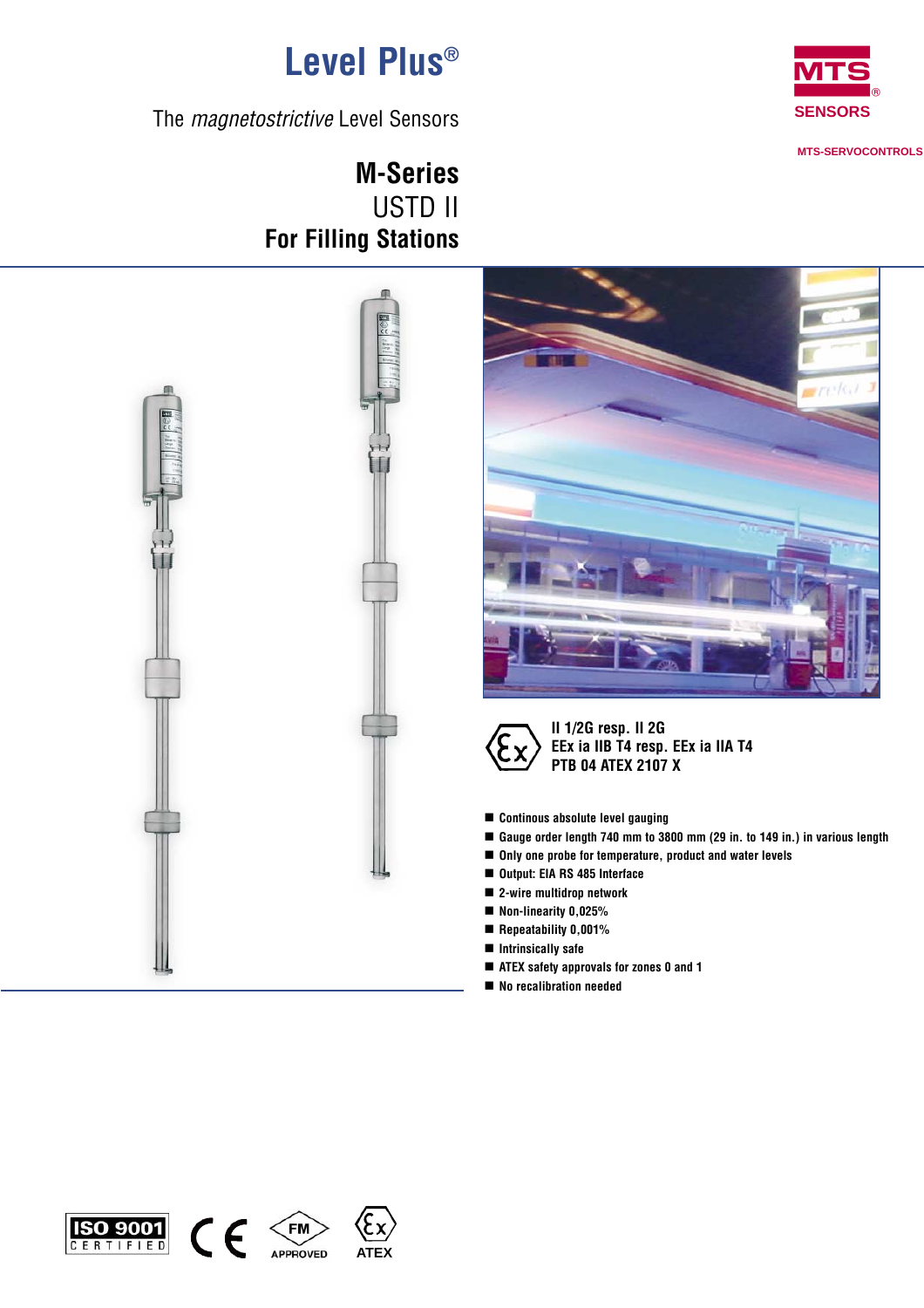**Product level, Interface level, temperature and volume shall be measured continuously, highly accurate and administrated. The best to do with LEVEL PLUS-USTDII, the precise, robust and pioneering tank gauge of MTS for gas stations.**

At the same time it can measure the level of product and interface via two floats and, in addition, determine with 5 integrated digital thermometers the individual and avarage temperature of the thermometers submerged in the liquid. This serves in connection with a control unit to achieve exact calculations of value or mass in filling stations. For remote data transfer to the tank management system, the well-known digital RS 485-Interface is used.

- **Easy to install**
- **No handling with fuel dip stick**
- **Measures product- and water level**
- **Continuous temperature control via 5 DT**
- **Absolute high-precision measurements**
- **No recalibration**
- **Replacement without tank opening**

# ... only 3 safety barriers **per gas station**

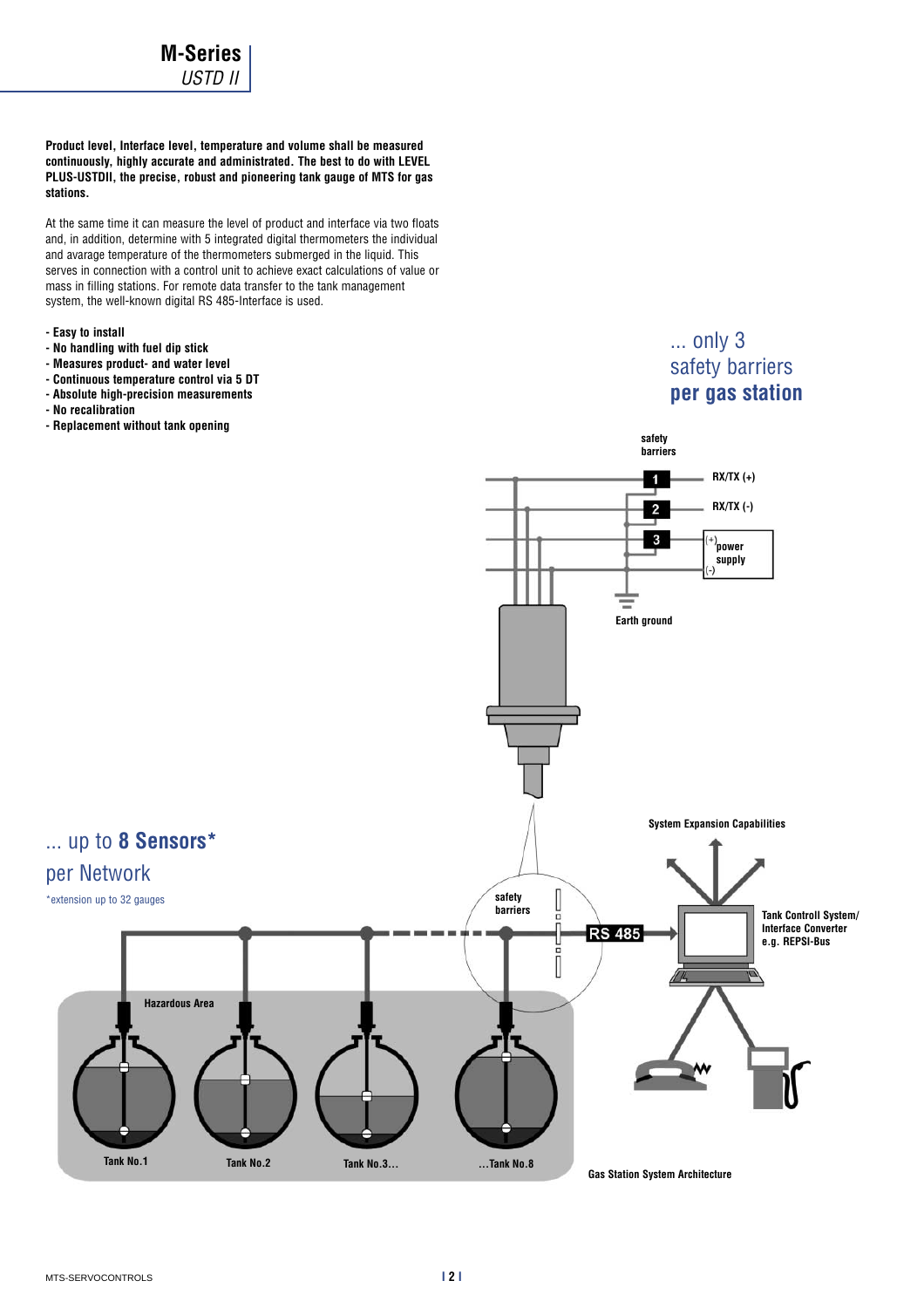# **M-Series** *USTD II*

LEVEL PLUS gauges are based on the magnetostrictive measuring technology, which is successfully used for more than 28 years at MTS.

Magnetostriction is a combination of magnetic (non contact) and ultrasonic effects (speed control).

According to MTS know-how, two magnetic fields interact, and a torsional strain pulse on the sensor element results. The running time of the the pulse is used to determine the level measurement with a high degree of accuracy and reliability.

All LEVEL PLUS Tank Gauge systems base on this principle, which ensures a really innovative and promissing measuring system for continous level measurement.



# **Floats** Illustrated at right are the standard floats for gas stations.

| <b>Materials / Mechanics</b>              |                                             |
|-------------------------------------------|---------------------------------------------|
| Sensorhead                                | Stainless steel 1.4301                      |
| Sealing                                   | IP 67; NEMA 6                               |
| Sensor outer pipe                         | Stainless steel 1.4404                      |
| Mounting                                  | NPT fitting, flange                         |
| Float styles                              | Gas station: Stainless steel 1.4571         |
| Connection                                | 5-Pin connector, female M12 with            |
|                                           | 5 m pigtail, extra charge                   |
| Pressure rating                           | Up to 4 bar on stainless steel float        |
|                                           | Option: higher pressure floats on request   |
| Safety approval                           | EC-Type-Examination Certificate             |
|                                           | II 1/2G hzw. II 2G                          |
|                                           | FFx ia IIB T4 hzw. FFx ia IIA T4            |
|                                           | PTR 04 ATFX 2107 X                          |
| <b>Measuring parameters / Electronics</b> |                                             |
| Measured variable                         | Product level, Interface level, temperature |
| Gauge length                              | 740 to 3800 mm                              |
| Non-Linearity                             | $\leq$ 0.025 % F.S. or 0.8 mm               |
|                                           | (whichever is greater)                      |
| Repeatablity                              | ± 0,001% F.S. or 0,127 mm                   |
| Temperature measurement                   | 5 pcs DT for individual or avarage          |
|                                           | temperature, programmable.                  |
| - measuring range                         | $-40^{\circ}$ +70 $^{\circ}$ C              |
| - repeatability                           | $0.28^{\circ}$ C                            |
| Output format                             | Digital RS 485-Interface                    |
| Input voltage                             | 8-28 Vdc into Sensor                        |
| <b>Current consumption</b>                | max. 10 mA                                  |
| <b>Temperature requirements</b>           |                                             |
| Storage temperature                       | $-40^{\circ}$ +80 $^{\circ}$ C              |
| Operating temperature                     | -40°+80°C (Sensorhead)                      |
|                                           | -40°+70°C (Sensorpipe)                      |

Interface float Gasoline/Diesel; Water **Type 201 606-2**



Product float (Gasoline, Diesel) **Type 201 605-2**